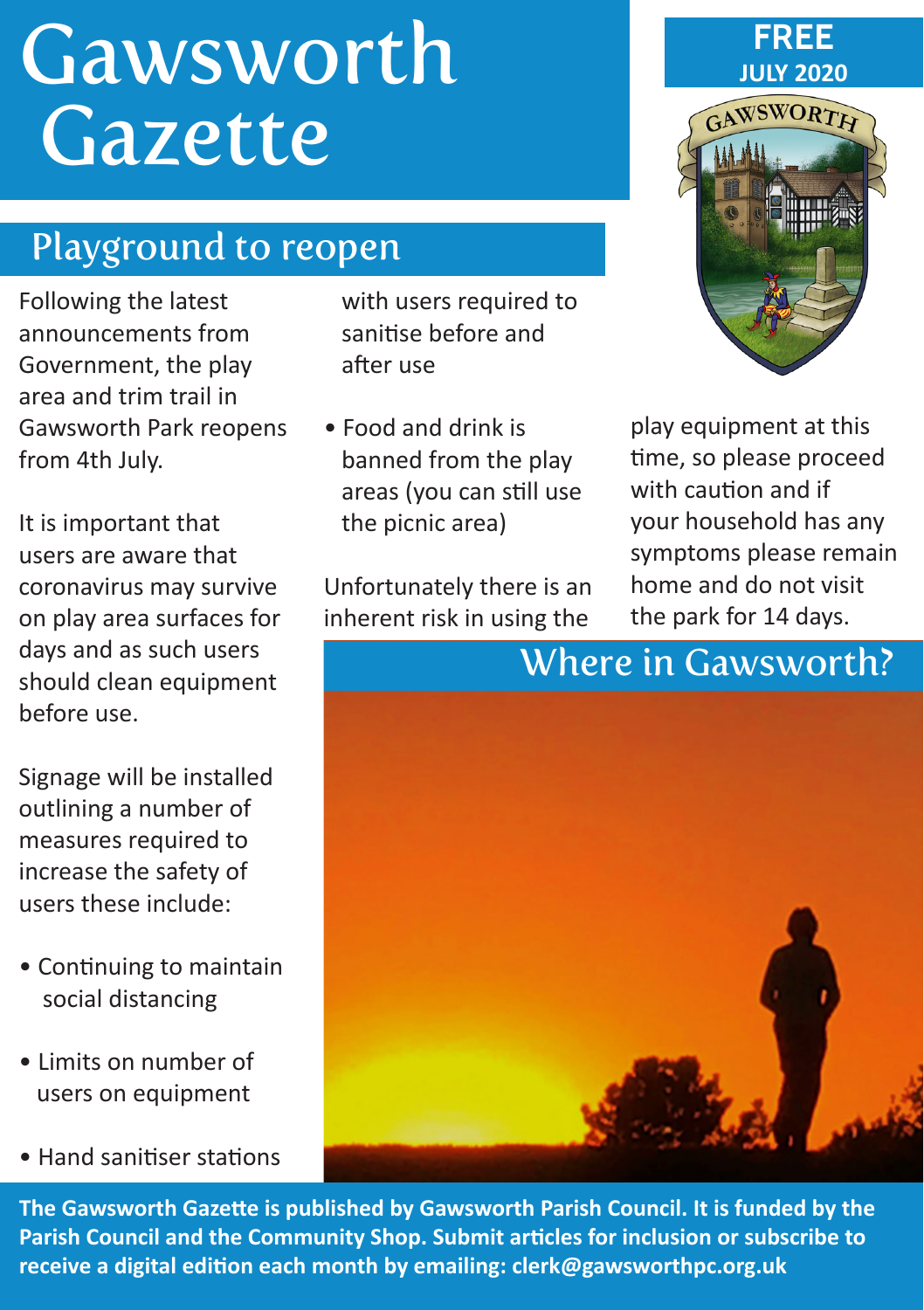#### Park Problems

There has been a big increase in littering in Gawsworth Park in recent weeks including a den in the woodland.

Alcohol and glass are not allowed in the park and this rule is being ignored by some people.

We think illegal substances may also have been used. The police

have visited and they will continue to monitor our park over coming weeks.

If anyone suspects any antisocial behaviour in the park or elsewhere in Gawsworth please call the police on 101.

Please help us keep our lovely green spaces safe and pleasant for all users.

Thank you.

## Cheshire East objects to Mast

Cheshire East Council has dealt a blow to the hopes of the EE mast being installed on the Congleton Road Playing Fields. EE submitted an planning application (20/2346M) for this location as an alternative to the Penningtons Lane Green.

In their objection, the CEC Assets Department has stated that the mast would prejudice the redevelopment of the site as part of the SMDA. They have also objected that the appearance of the mast would be obtrusive to users of the playing field.

## Police Report

In June there were seven police reports; which included antisocial behaviour in the park, sheep on Congleton Road and Cows on Church Lane. Reports also included youths playing football on Longbutts Lane and reports of a party in the woods.

## Gawsworth Ghosts Spotted



An old photograph of Gawsworth Cross was posted recently on the Macclesfield Memories Facebook page. Eagle-eyed Tom Aindow took a close look and saw a ghost – or maybe two. Could it be Shakespeare's lover Mary Fitton let out of St James Church for a stroll? Or Maggoty Johnson returned to play a merry tune? More likely that someone is having a bit of fun with Photoshop or splashed their beer on the original. On the other hand – has anyone checked recently that the graves are all intact?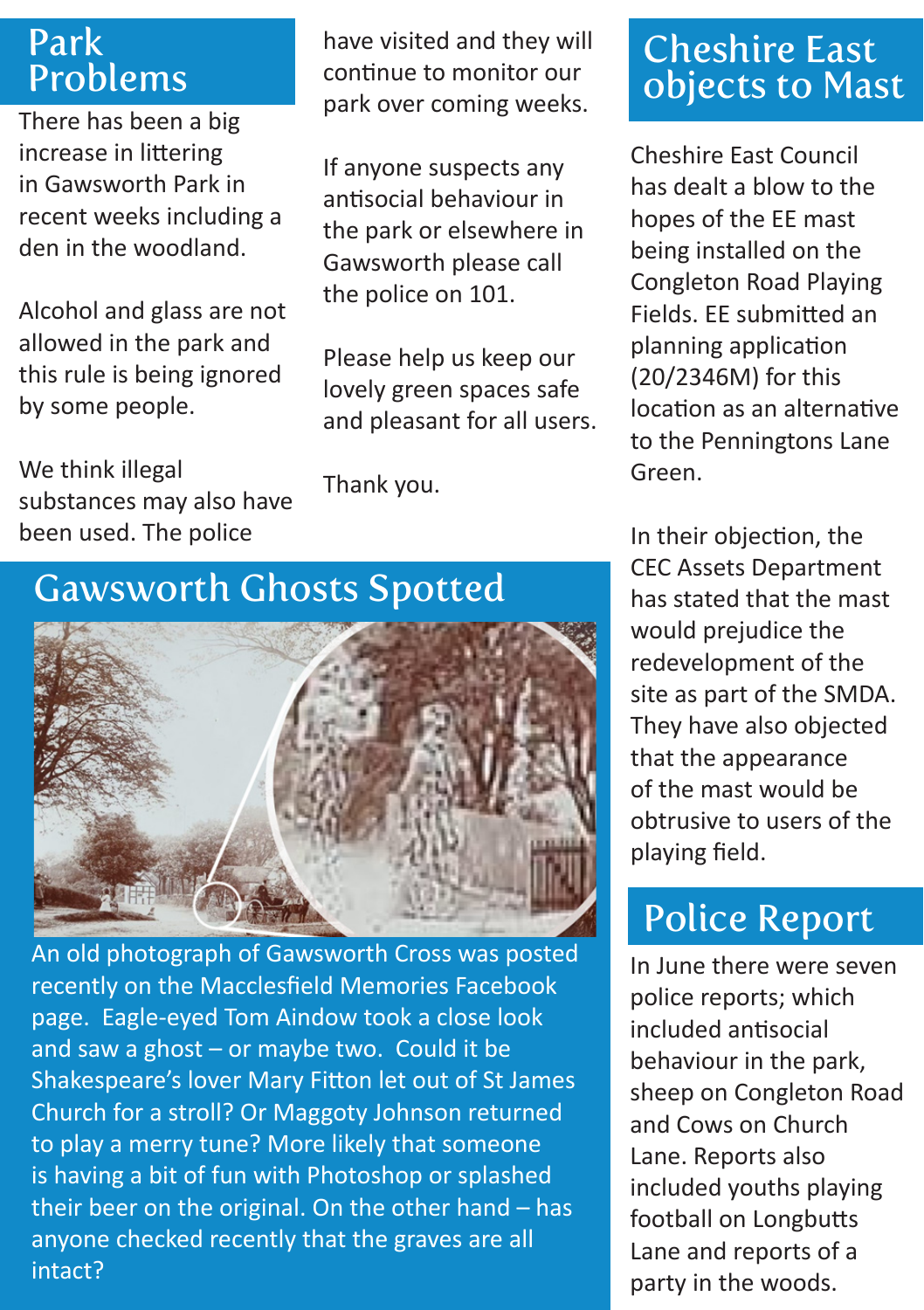## Maggoty's Murmurings

So, now it's strong medical advice that we should keep 2m away from others wherever possible. If it's impossible it's 1m plus but only with precautions.

In Gawsworth 2m is possible in most situations and, from what I've seen, residents and visitors have been very good at keeping their distance. It's the new norm. We've accepted

## Rethink

There's a fascinating BBC initiative asking how the world should change after the coronavirus pandemic.

Jarvis Cocker, Pope Francis and many others say there's an opportunity to rethink our direction for the better and not just return to the same old ways. What would you like to be different right here where you live? One initiative has already kicked off.

The government is

it and it's OK. This has given the vulnerable in our community the confidence to venture out. For them catching the virus could prove disastrous.

Sadly here, and elsewhere, there is a small minority who seem to think the rules and advice don't apply to them. The play equipment in the park has been closed yet

providing funding for temporary interventions to create an environment that is safer for walking and cycling, while getting traffic off busy roads and 'rat runs'. It is seen as an opportunity to embed walking and cycling as part of new long-term commuting habits. Cheshire East Council will receive £774,000 to aid this and Gawsworth Parish Council have submitted some ideas on how our Parish could benefit. There's plenty to go at.

Currently, few would

almost daily someone has been snapping the cable ties and ripping off the red tape and notices, leaving them blowing around and littering the park. Why?

These are still very risky times. Trusted medical voices fear a second wave of the pandemic. The new normal is not the same as the old normal. Carry on cautiously – very cautiously. Please.

dare to cycle along the A536 and our country lanes are well known rat runs. Driving short distances is understandably preferred to having to cross the busy main road. Surely, time to rethink.

## **Councillors** still wanted

Gawsworth Parish Council is still in need of two new councillors.

Interested in serving the communtiy? Email clerk@gawsworthpc.org.uk to find out more.